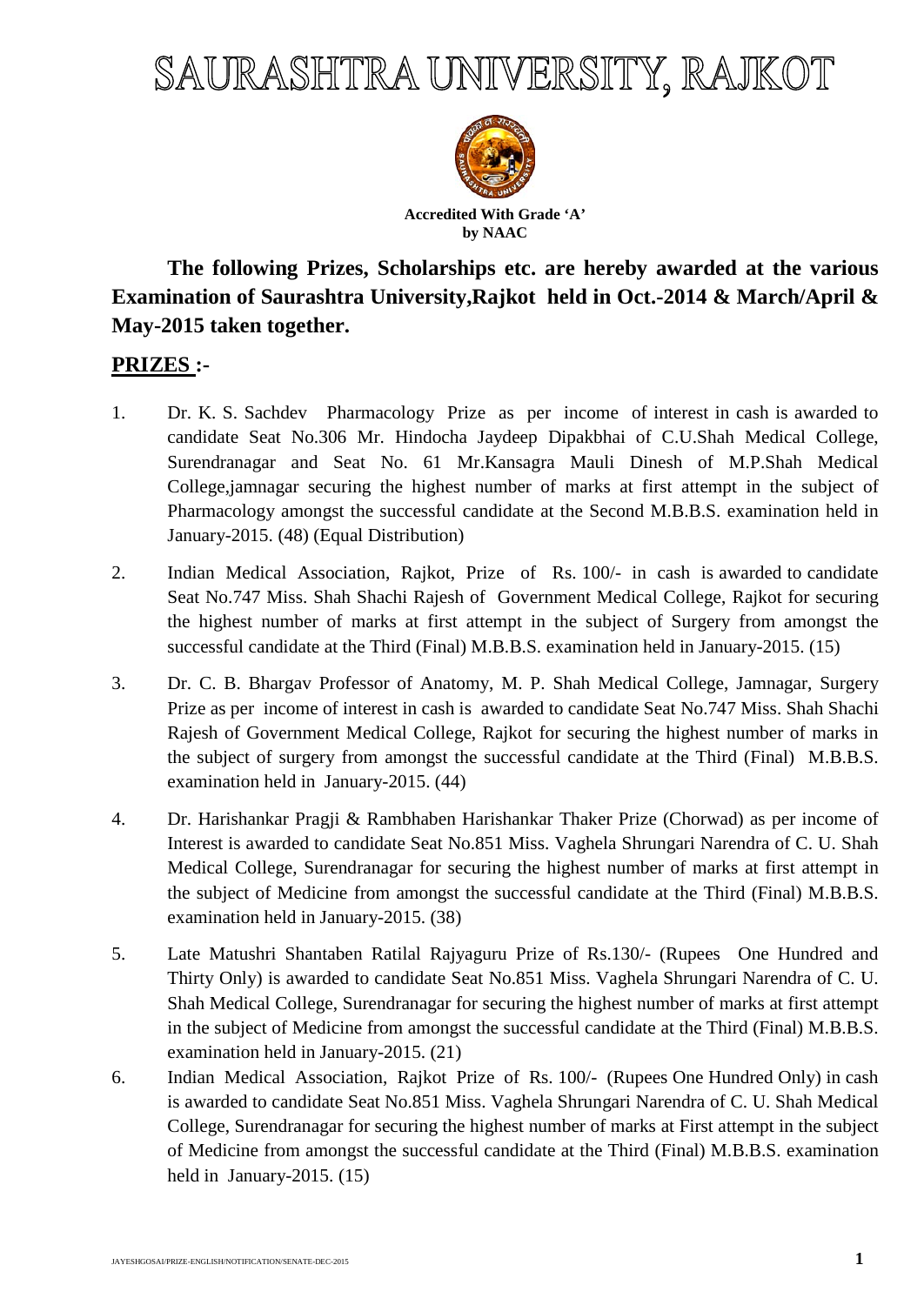- 7. Smt. Samjuben Prabhulal Daftary Prize of Rs. 100/- (Rupees One Hundred Only) in cash is awarded to candidate Seat No.823 Miss. Patel Poojaben Mahendrabhai of C. U. Shah Medical College, Surendranagar for securing the highest number of marks at first attempt in the subject of obst. & Gayn. from amongst the successful candidates at the Third (Final) M.B.B.S. examination held in January-2015. (06)
- 8. Indian Medical Association, Rajkot Prize of Rs. 100/- (Rupees One Hundred Only) in cash is awarded to candidate Seat No.823 Miss. Patel Poojaben Mahendrabhai of C. U. Shah Medical College, Surendranagar the highest number of marks at First attempt in the subject of Gynecology from amongst the successful candidate at the Third (Final) M.B.B.S. examination held in January-2015. (15)
- 9. Smt. Pushplaxmi Harkishandas Kahandas Dalal Prize as per income of interest in cash is awarded to candidate Seat No.563 Mr. Mehta Aditya Dharmeshbhai of M. P. Shah Medical College, Jamnagar for securing the highest number of marks amongst the successful candidate and standing first at first attempt at the Third (Final) M.B.B.S. examination held in January-2015. (76)
- 10. Smt. Samaratben Ratilal Kamdar Prize of Rs. 300/- in cash is awarded to candidate Seat No.563 Mr. Mehta Aditya Dharmeshbhai of M. P. Shah Medical College, Jamnagar for securing the highest number of marks from amongst the successful candidate and standing first at first attempt at the Third (Final) M.B.B.S. examination held in January-2015. (03)
- 11. Smt. Gangaben Durgaprasad Vyas, Upletavala Prize as per income of interest in cash is awarded to candidate Seat No.708 Miss. Madhavani Ankita Dipakbhai of Government Medical College, Rajkot for securing the highest number of marks at first attempt in the Second Rank in the subject of surgery from amongst the successful candidate at the Third (Final) M.B.B.S. examination held in January-2015. (33)
- 12. Gujarat Branch of Indian Society of Anaesthetists (For D.A. Exam) Prize as per Income of interest in cash is awarded to candidate Seat No.02 Mr. Chauhan Mohit Balvantbhai of M. P. Shah Medical College, Jamnagar for securing the highest number of marks at first attempt amongst successful candidate at the Diploma in Anesthesiology examination held in August-2015. (29)
- 13. Shri Anandmani Prize of Rs. 1000/- in cash is awarded to candidate Enrollment No.12070100160 Miss. Bodar Aruna Dhana of Vachhani Mahila Arts & Home Science College, Keshod for securing the highest number of marks at first attempt and standing first subject General Home Science at the B.Sc. Semester-VI General Home Science examination held in April-2015. (58)
- 14. Sadguruswami Shri Aniruddh Charandasji Prize as per income of Interest in cash is awarded to candidate Enrollment No.12070100595 Miss. Rathod Kinjal Bhaskarbhai of Sadguru Home Science & Commerce (EM) College,Rajkot for securing the highest number of marks at first attempt and standing first at the B.Sc.Semester-VI Home Science examination held in April-2015. (69)
- 15. Late Prof. Dr. P.Y. Deshpande Prize Rs. 125/- in cash is awarded to candidate Enrollment No.12030103125 Miss. Bhatt Ankita Vijaykumar of D.K.V.Arts & Science College,Jamnagar for securing the highest number of marks with the First Class in subject of Physics at the B.Sc. Semester-VI examination held in April-2015. (20)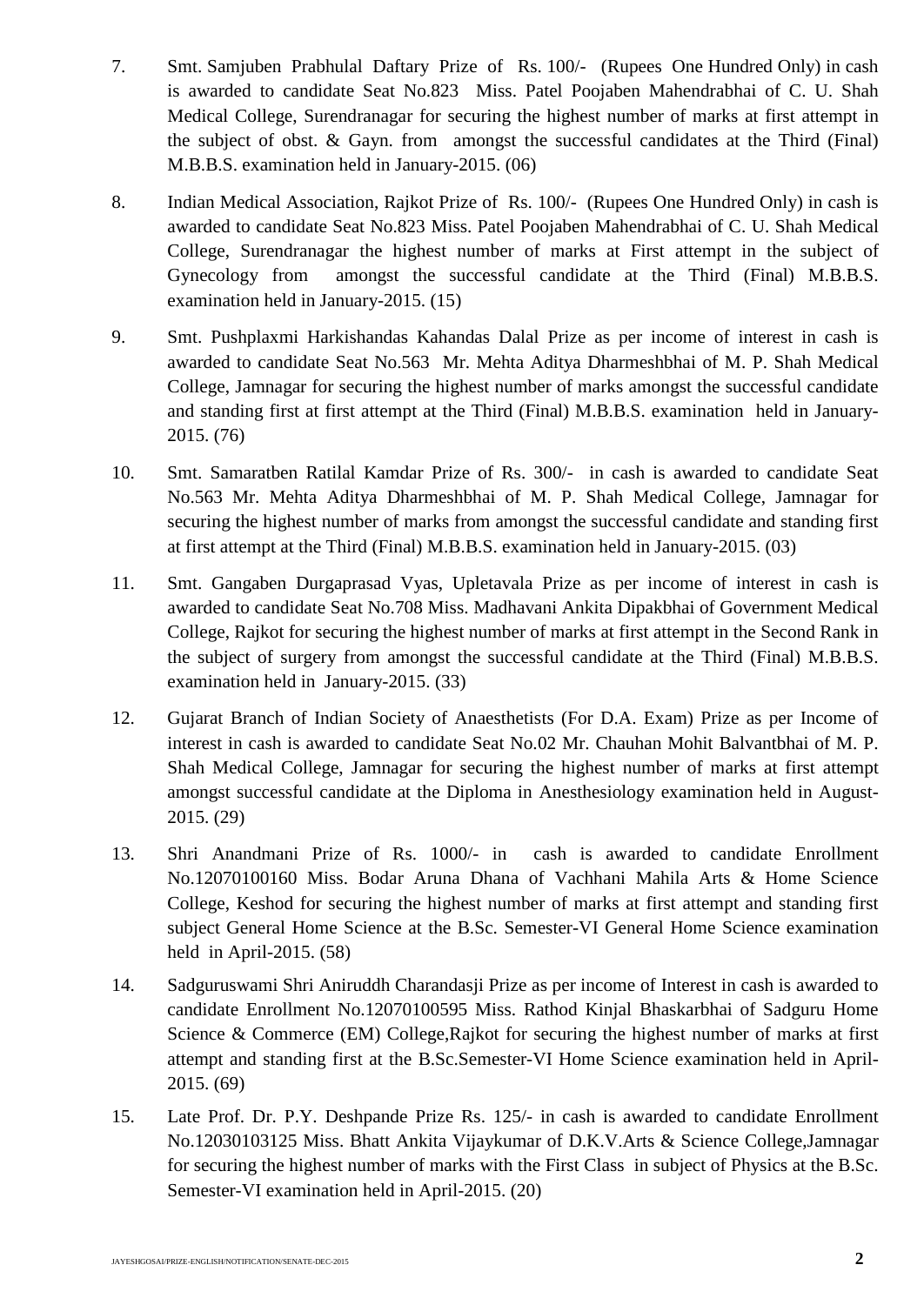- 16. Smt. Vrujkuvarben Dhirajlal Daftary Prize of Rs. 100/- in cash is awarded to candidate Enrollment No.12030102890 Miss. Vala Milan Shivrajbhai of Bahuddin Government Science College,Junagadh for securing the highest number of marks in the Principle subject of Botany from amongst the successful candidate at B.Sc. Semester-VI examination held in April-2015. (09)
- 17. Late Dr. K.M.H.S. Murthy Botany Prize as per income of Interest in cash is awarded to candidate Enrollment No.12030102890 Miss.Vala Milan Shivrajbhai of Bahuddin Government Science College,Junagadh for passing the examination at first attempt and securing the highest number of marks amongst the successful candidate in the subject of Botany as Principle subject at the B.Sc. Semester-VI examination held in April-2015. (26)
- 18. Dr. Anil V. Janve Memorial Prize as per Income of Interest in cash is awarded to candidate Enrollment No.13032000009 Mr. Dangar Pravin Maldebhai of Department of Physics, Saurashtra university, Rajkot for passing the examination at first attempt and securing the highest number of marks amongst the successful candidate with Physics as a special subject at the M.Sc. Semester-IV examination held in May-2015. (52)
- 19. Dr. R.G. Kulkarni Prize as per Income of Interest in cash is awarded to candidate Enrollment No.12032000039 of Miss. Pandya Megha Mahendrabhai Department of Physics Saurashtra University, Rajkot for passing the examination at first attempt and securing the highest number of marks amongst the successful candidate with Physics as a special subject at the M.Sc Semester-IV examination held in May-2014. (85)
- 20. Dr. Arun Parikh Chemistry Prize as per income of Interest in cash is awarded to candidate Enrollment No.13031000033 Miss. Gadara Jalpa Gordhanbhai of Department of Chemistry Saurashtra University, Rajkot for securing the highest number of marks at first attempt amongst the successful candidate with Chemistry as a Special subject at the M.Sc. Semester-IV examination held in May-2015. (47)
- 21. Late Shri Gajendra C. Buch Prize of Rs. 100/- in cash and Book wroth of Rs. 50/- is awarded to candidate Seat No.7744 Miss. Vavdiya Shradhdha Piyushbhai of Kabaria Arts,Vaghasiya Commerce & Bhagat Science College,Amreli for securing the highest number of marks at first attempt including marks of English from amongst the successful candidate at the B.Com. Semester-VI examination held in March-2015. (04)
- 22. Late Barister Girjashankar Morarji Kothari Prize as per income of interest in cash is awarded to candidate Seat No.60044 Mr.Jasani Maulik Muljibhai of S.D.Kotak Law College,Amreli for securing the highest number of marks at first attempt and standing first from amongst the successful candidate at the LL.B. Semester-VI examination held in March-2015. (27)
- 23. Shri Ambavidas Jivrajbhai Desai Prize of Rs. 192/- in cash is awarded to candidate Seat No.60044 Mr.Jasani Maulik Muljibhai of S.D.Kotak Law College,Amreli for securing the highest number of marks & standing first amongst the successful candidate at the LL.B Semester-VI examination held in March-2015. (31)
- 24. Shri and Smt. Ratilal Kanji Dave Prize as per income of interest in cash is awarded to candidate Seat No.60044 Mr.Jasani Maulik Muljibhai of S.D.Kotak Law College,Amreli for securing the highest number of marks at first attempt and standing first amongst the successful candidate at the LL.B. Semester-VI examination held in March-2015. (54)
- 25. Dr.N.D.Vakil Indian Pinal Code Prize as per income of interest in cash is awarded to candidate Seat No.10817 Miss. Padariya Sheetal Jethalal of Shri Mahila Law College,Joshipura Junagadh for securing the highest number of marks at first attempt and standing first amongst the successful candidate at the LL.B. Semester-I(Law Of Crime) examination held in November - 2014. (39)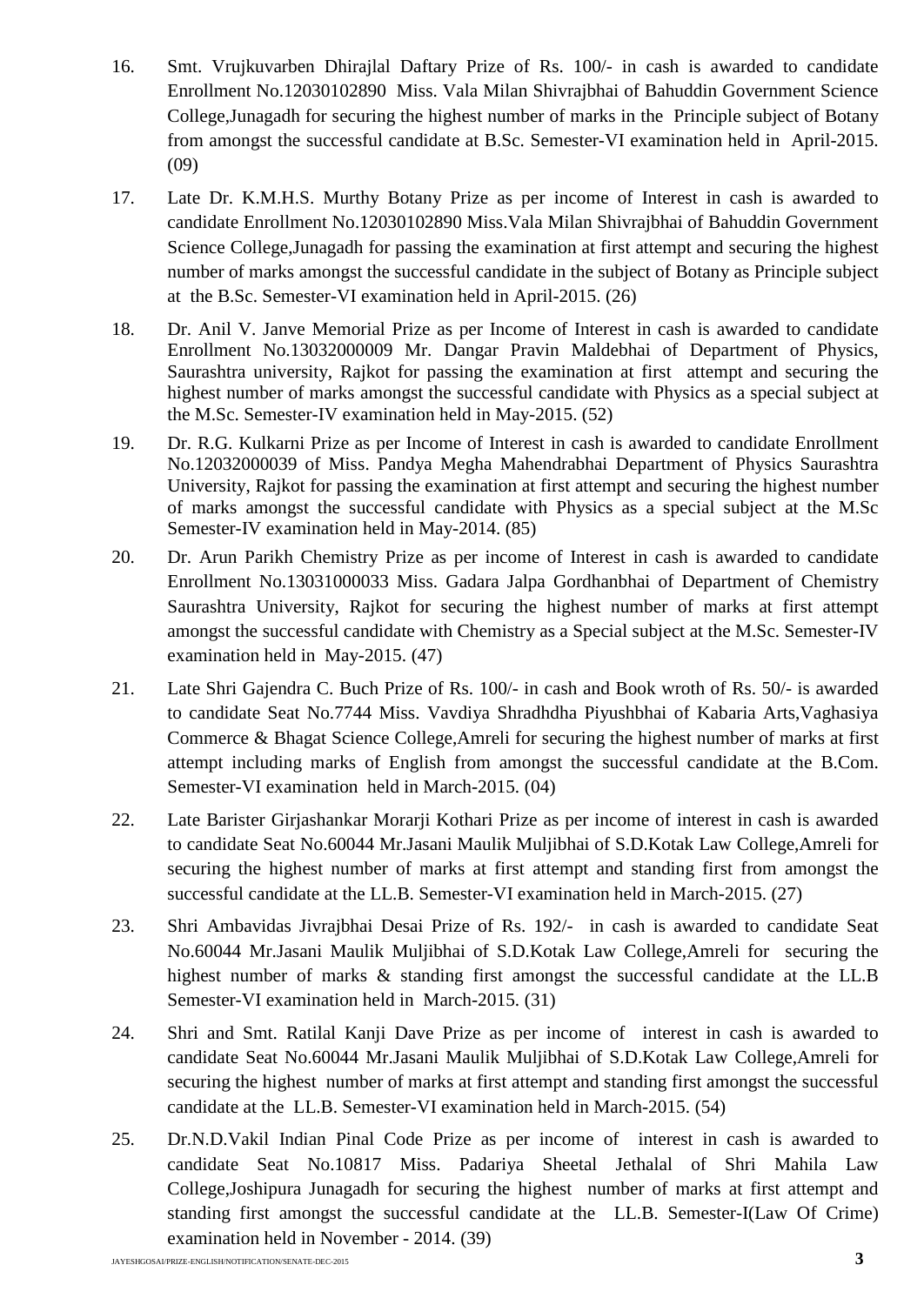- 26. Shri Abhechand Govindji Desai Prize as per income of interest in cash is awarded to candidate Seat No.423 Miss. Kawa Chhayaben Ashokbhai of Kabariya Arts Vaghasiya Commerce & Bhagat Science College, Amreli for passing the examination at first attempt and securing the highest number of marks in special Subject [English] amongst the successful candidate with the English as Special subject at the B.A. Semester-VI examination held in March-2015. (24)
- 27. Shri Chandubhai Abhechand Desai Prize as per income of Interest in cash is awarded to candidate Seat No.435 Miss. Sabhadiya Monikaben Arvindbhai of Kabariya Arts,Vaghasiya Commerce & Bhagat Science College,Amreli for passing the examination at first attempt and securing the Second highest number of marks amongst the successful candidate with English as a Special subject at the B.A. Semester-VI examination held in March-2015. (34)
- 28. Prof. Dr. Upendra Pandya B.A. Prize as per income of interest in cash is awarded to candidate Seat No.17433 Miss. Dholariya Komalben Keshubhai of R.R.Patel Mahila Arts & Commerce College, Rajkot for securing the highest number of marks at first attempt in Gujarati amongst the successful candidate offering Gujarati as a Special subject at the B.A. Semester-VI examination held in March-2015. (63)
- 29. Late Harshadray L. Dholakiya Prize of Rs. 100/- in cash and book wroth of Rs. 50/- is awarded to candidate Seat No.16966 Miss. Thankee Varshaben Pravinchandra of Dr.V.R.Godhania Mahila Arts,Commerce & Home Science College,Porbandar for securing the highest number of marks at first attempt amongst the successful candidate with Sanskrit as a Special subject at the B.A. Semester-VI examination held in March-2015. (05)
- 30. Kavi Shri Sumant Vedant Trust Sanskrit Prize as per Income of Interest in cash is awarded to candidate Seat No.16966 Miss. Thankee Varshaben Pravinchandra of Dr.V.R.Godhania Mahila Arts,Commerce & Home Science College,Porbandar for securing the highest number of marks at first attempt amongst the successful candidate with Sanskrit as a special subject at the B.A. Semester-VI examination held in March-2015. (46)
- 31. Shri Shivlal Panachand Shah I.C.S. Prize of Rs. 192/- in cash is awarded to candidate Seat No.16966 Miss. Thankee Varshaben Pravinchandra of Dr.V.R.Godhania Mhila Arts, Commerce & Home Science College, Porbandar for securing the highest number of marks at first attempt amongst the successful candidate with Sanskrit as a special subject at the B.A. Semester-VI examination held in March-2015. (30)
- 32. Kavi Shri Jaydevbhai Hirjibhai Devani Sanskrit Prize as per income of Interest in cash is awarded to candidate Seat No.16966 Miss. Thankee Varshaben Pravinchandra of Dr.V.R.Godhania Mahila Arts,Commerce & Home Science College,Porbandar for passing the examination at first attempt and standing first amongst the successful candidate offering Sanskrit as special subject at the B.A. Semester-VI examination held in March-2015. (55)
- 33. Shri Pranshankar Bhavanishankar Joshi of Gondal Prize of Rs. 100/- in cash is awarded to candidate Seat No.16966 Miss. Thankee Varshaben Pravinchandra of Dr.V.R.Godhania Mahila Arts,Commerce & Home Science College,Porbandar for securing the highest number of marks at first attempt amongst the successful candidate with Sanskrit as a Special subject at the B.A. Semester-VI examination held in March-2015. (10)
- 34. Late Jayprasad Mohanlal Vasavada Prize of Rs. 100/- in cash is awarded to candidate Seat No.16966 Miss. Thankee Varshaben Pravinchandra of Dr.V.R.Godhania Mahila Arts, Commerce & Home Science College, Porbandar for securing the highest number of marks at first attempt amongst the successful candidate with Sanskrit as a special subject at the B.A. Semester-VI examination held in March-2015. (18)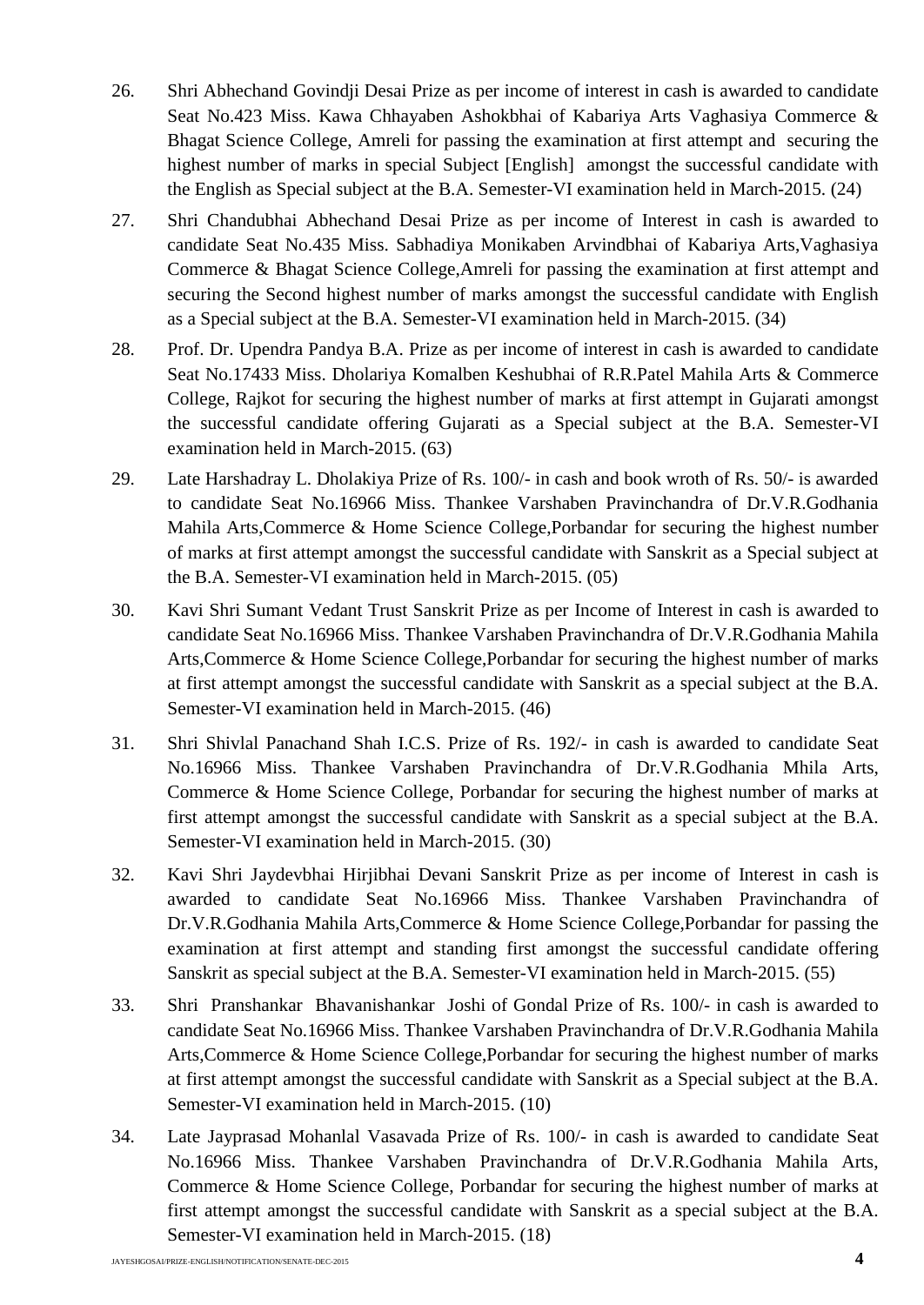- 35. Shri Sundarji Govindji Desai Prize of Rs. 192/- in cash is awarded to candidate Seat No.16879 Miss. Aghara Poonamben Shivalal of Smt.R.O.Patel Women College,Morbi for securing the highest number of marks at first attempt amongst the successful candidate in the second rank with Sanskrit as Special subject at the B.A. Semester-VI examination held in March-2015. (23)
- 36. Ex. Prof. Shri V. R. Ahya of Shri Somnath College, Veraval Prize as per income of Interest in cash is awarded to candidate Seat No.16879 Miss. Aghara Poonamben Shivlal of Smt.R.O.Patel Women College,Morbi for securing the Second highest number of marks amongst the successful candidate in the Second Rank with Sanskrit as a special subject at the B.A. Semester-VI examination held in March-2015. (45)
- 37. Shri Gulabchand Talakchand Sheth Prize as per Income of Interest in cash is awarded to candidate Seat No.21229 Miss. Baraiya Pintuben Nathalal of Smt.V.M.Chandera Arts College,Divrana(dhar) for passing the examination standing first amongst the successful candidate offering Sociology as Special subject at the B.A. Semester-VI examination held in March-2015. (81)
- 38. Dr.Taraben Naranbhai Patel Scholarship/prize as per income of interest is awarded to candidate Seat No.21229 Miss. Baraiya Pintuben Nathalal of Smt.V.M.Chandera Arts College,Divrana(dhar) for securing the highest number of marks at first attempt amongst the successful candidates with Sociology as a Special subject at the B.A. Semester-VI examination held in March-2015. (85)
- 39. Late Pratimaben Nitinbhai Pandya prize as per income of interest is awarded to candidate Seat No.17712 Miss. Shingala Asha Pravinbhai of R.R.Patel Mahila Arts & Commerce Colleg,Rajkot for securing the highest number of marks at first attempt amongst the successful candidates with Sociology as a Special subject at the B.A. Semester-VI examination held in March-2014. (42)
- 40. Shri Maneklal Kalidas Bhatt Prize as per income of Interest in cash is awarded to candidate Seat No.17367 Miss. Herma Poonam Khodubhai of Late.M.J.K.Mahila Arts & Commerce College,Rajkot for securing the highest number of marks at first attempt amongst the successful candidate with Economics as a Special subject at the B.A. Semester-VI examination held in March-2015. (50)
- 41. Prof. U. D. Bhatt B.A. Philosophy Prize of Rs. 100/- in cash is awarded to candidate Seat No.17019 Mr.Vala Bhaveshbhai Damajibhai of Dharmendrasinhji Arts College,Rajkot for standing first amongst the successful candidate with Philosophy as special subject and securing more than 50% marks in Philosophy at the B.A. Semester-VI examination held in March-2015. (12)
- 42. Late Shri Jivanlal Velji Thanki Prize as per income of interest in cash is awarded to candidate Seat No.16475 Miss. Vaza Anilaben Masaribhai of Shree Somnath Edu. & Cheritable Trust Arts College,Kodinar for securing the highest number of marks at first attempt amongst the successful candidate with History as a special subject at the B.A. Semester-VI examination held in March-2015. (75)
- 43. Late Kasturben Jivanlal Thanki Prize as per income of interest in cash is awarded to candidate Seat No.20907 Mr. Bamaniya Karsanbhai Meramanbhai of Shri Arjun Arts & Bsw College, Supasi for securing the Second Highest number of marks at first attempt amongst the successful candidate with History as a special subject at the B.A. Semester-VI examination held in March-2015. (75)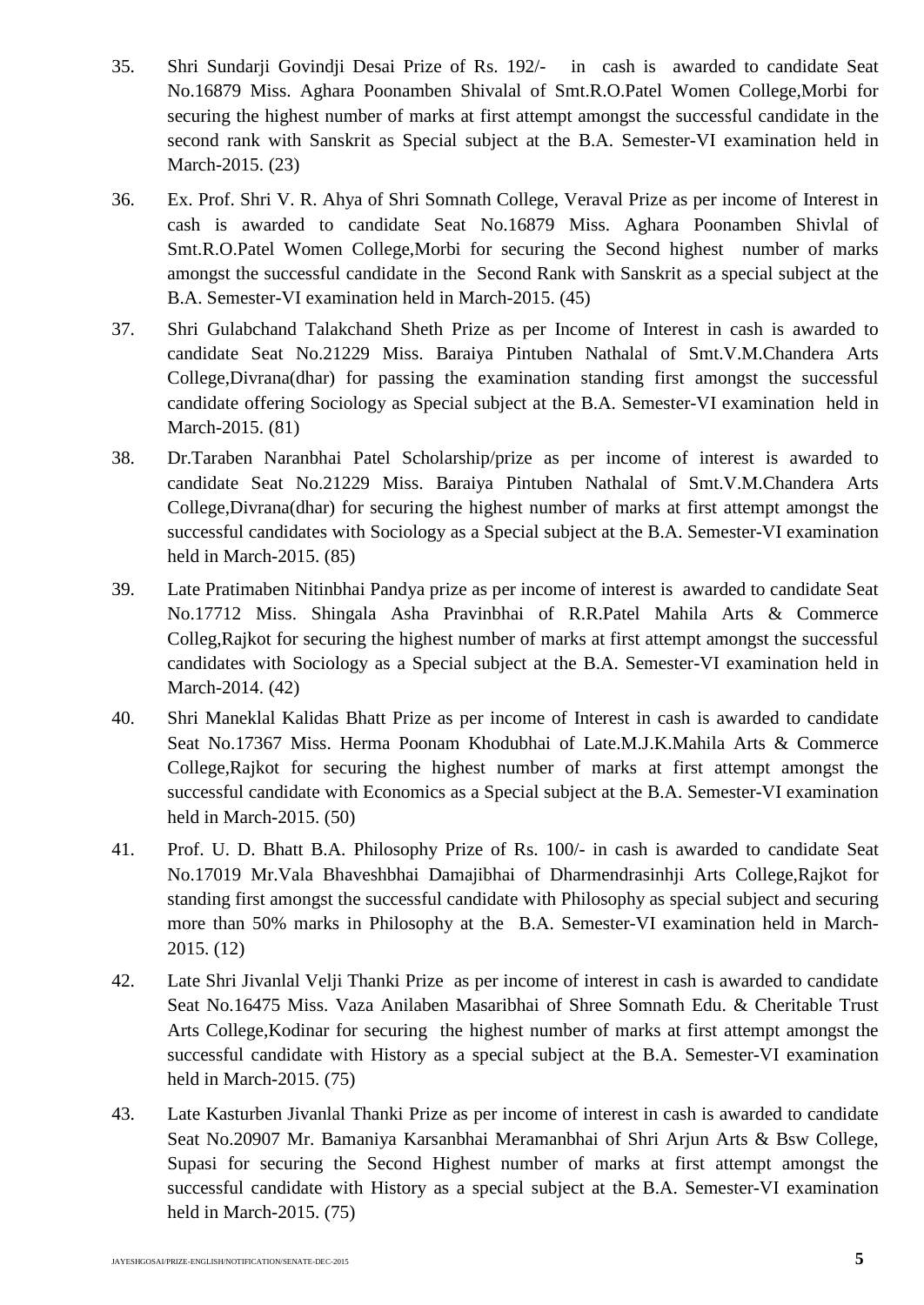- 44. Jayeshtharam Jivanlal Thanki Prize as per income of interest in cash is awarded to candidate Seat No.20912 Miss. Chandapa Mamataben Devsibhai of Shri Arjun Arts & Bsw College, Supasi for securing the Third highest number of marks at first attempt amongst the successful candidate with History as a special subject at the B.A. Semester-VI examination held in March-2015. (75)
- 45. Shri V. S. Raval Prize Rs. 100/- in cash is awarded to candidate Seat No.41165 Miss. Harnesha Gayatribahen Bhanubhai of Department of English, Saurashtra University, Rajkot for securing the highest number of marks amongst the successful candidate offering English as entire subject at the M.A.Semester-IV examination held in May-2015. (11)
- 46. Shri Damjibhai H. Devani Sanskrit Prize as per income of interest in cash is awarded to candidate Seat No.43391 Mr.Kansagara Hemal Ashokbhai of Department of Sanskrit, Saurashtra University, Rajkot for standing first at first attempt and securing the highest number of marks amongst the successful candidate offering Sanskrit as entire subject at the M.A. Semester-IV examination held in May-2014. (68)
- 47. Prof. Nagardas Kashiram Bambhania Vedant Prize as per income of interest in cash is awarded to candidate Seat No.43107 Mr. Sondarva Atul Babubhai of Department of Sanskrit Saurashtra University, Rajkot for standing first at first attempt and securing the highest number of marks amongst the successful candidate offering Sanskrit (Vedant) as entire subject at the M.A.Semester-IV examination held in May-2015. (36)
- 48. Shastri Kashiram Karsanji Bhambhania Sanskrit Prize as per income of Interest in cash is awarded to candidate Seat No.43107 Mr. Sondarva Atul Babubhai of Department of Sanskrit Saurashtra University, Rajkot for standing first at first attempt and securing the highest number of marks amongst the successful candidate offering Sanskrit as special subject at the M.A.Semester-IV examination held in May-2015. (13)
- 49-1 Shri Valmikbhai Manharrai Desai and Smt. Bhartiben V. Desai Sanskrit Prize of Rs. 300/- in cash is awarded to candidate Seat No.43107 Mr. Sondarva Atul Babubhai of Department of Sanskrit Saurashtra University, Rajkot for standing first at the first attempt and securing the highest number of marks amongst the successful candidate offering Sanskrit as Special subject at the M.A.Semester-IV examination held in May-2015. (49)
- 49-2 Shri Valmikbhai Manharrai Desai and Smt. Bharatiben V. Desai Sanskrit Prize as per income of Interest in cash is awarded to candidate Seat No.43130 Mr. Bheda Sarman Vejabhai of Departement of Sanskrit Saurashtra University, Rajkot for securing the Second highest number of marks at first attempt amongst the successful candidate in the Second Rank with Sanskrit as a Special subject at the M.A. Semester-IV Examination held in May-2015. (49)
- 50. Late Prof. Keshavlal Himatram Kamdar Prize as per income of Interest in cash is awarded to candidate Seat No.47102 Miss. Usadadiya Bhavana Nanjibhai of Department of History Saurashtra University, Rajkot for securing the highest number of marks at first attempt amongst the successful candidate offering History as special subject at the M.A. Semester-IV examination held in May-2015. (32)
- 51. Prof. Dr. Rameshkant Govindlal Parikh Prize as Per income of Interest in cash is awarded to candidate Seat No.47102 Miss. Usadadiya Bhavana Nanjibhai of Department History Saurashtra University, Rajkot for standing first at first attempt and securing the highest number of marks amongst the successful candidate offering History subject at the M.A. Semester-IV examination held in May-2014. (87)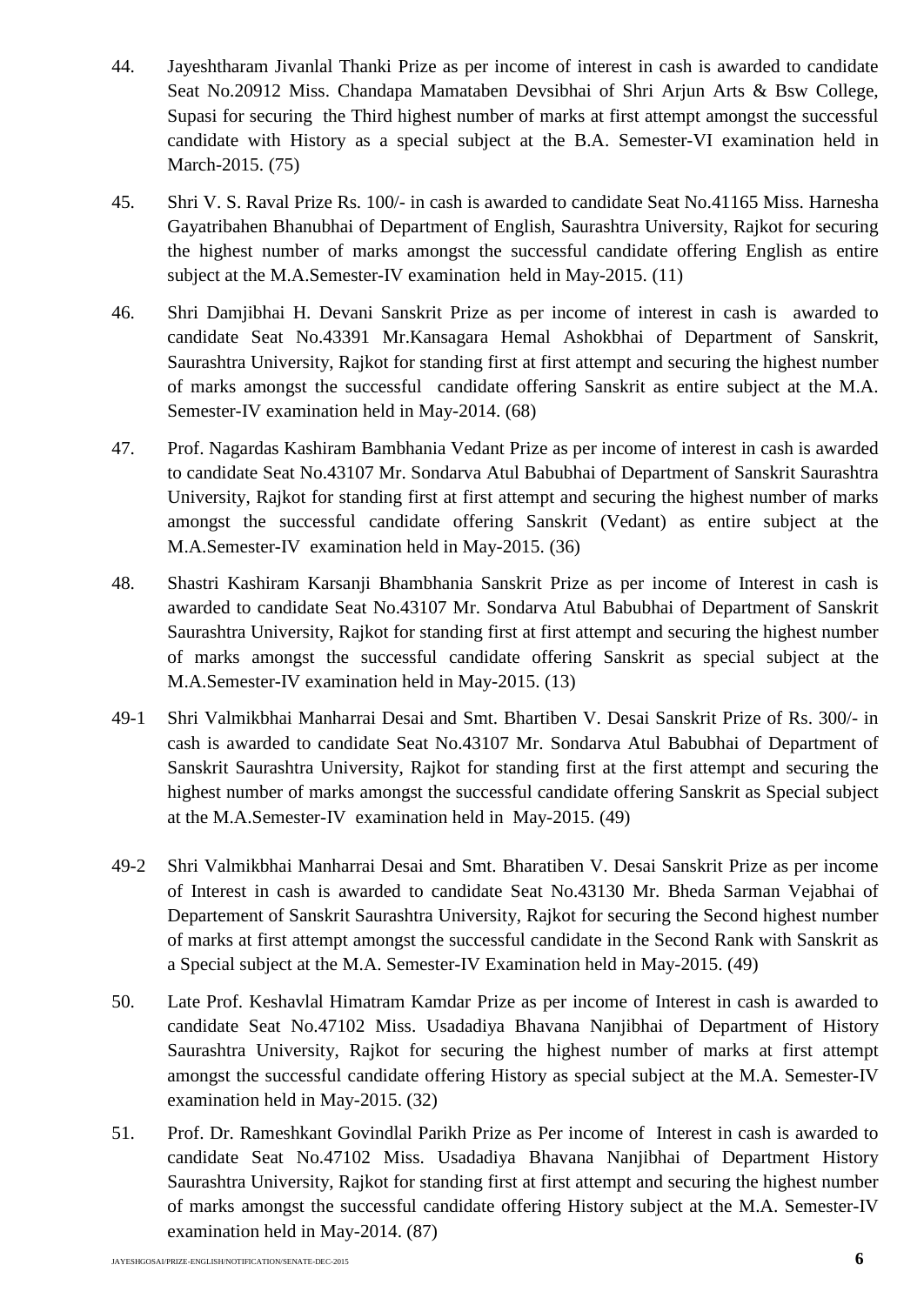- 52-1 Prof. Dr. S. V. Jani Prize as per Income of Interest 60% in cash is awarded to candidate Seat No.47102 Miss. Usadadiya Bhavana Nanjibhai of Department History Saurashtra University, Rajkot for standing first and securing standing and First the highest number of marks at first attempt amongst the successful candidate offering History as entire subject at the M.A.Semester-IV examination held in May-2015. (79)
- 52-2 Prof. Dr. S. V. Jani Prize as per income of Interest 40% in cash is awarded to candidate Seat No.47111 Mr. Mahida Ravji Devshibhai of Department of History Saurashtra University, Rajkot for securing the Second highest number of marks at first attempt amongst the successful candidate offering History as entire subject at the M.A.Semester-IV examination held in May-2015. (79)
- 53. Dr. B. D. Parmar Prize as per income of interest in cash is awarded to candidate Seat No.48118 Miss. Chavda Renuka Bhaylalbhai of Department of Economics Saurashtra University, Rajkot for securing the highest number of marks [only for Economics Department Student] at first attempt in the subject of Economics from amongst successful candidate at the M.A.Semester-IV examination held in May-2015. (73)
- 54. Shri Maneklal Kalidas Bhatt Prize as per income of interest in cash is awarded to candidate Seat No.48118 Miss. Chavda Renuka Bhaylalbhai of Department of Economics Saurashtra University, Rajkot for securing the highest number of marks at first attempt in the subject of the Economics from amongst successful candidate at the M.A.Semester-IV examination held in May-2015. (51)
- 55. Late Pratimaben Nitinbhai Pandya Sociology Prize as per income of interest in cash is awarded to candidate Seat No.44142 Miss. Khaniya Reenaben Vinubhai of Department of Sociology Saurashtra University, Rajkot for standing first at first attempt and securing the highest number of marks amongst the successful candidate offering Sociology, as entire subject at the M.A. Semester-IV examination held in May-2015. (41)
- 56. Smt. Hiraben Keshavlal Sheth Prize as per income of interest in cash is awarded to candidate Seat No.44142 Miss. Khaniya Reenaben Vinubhai of Department of Sociology Saurashtra University, Rajkot for standing first and securing the highest number of marks amongst the successful candidate offering Sociology as entire subject at the M.A. Semester-IV examination held in May-2015. (81)
- 57. Dr.Taraben Naranbhai Patel Scholarship/Prize as per income of interest in cash is awarded to candidate Seat No.44142 Miss. Khaniya Reenaben Vinubhai of Department of Sociology Saurashtra University, Rajkot for standing first at first attempt and securing the highest number of marks amongst the successful candidate offering Sociology as entire subject at the M.A. Semester-IV examination held in May-2015. (86)
- 58. Shri Jar Savak Madan (Navsari) Psychology Prize as per income of interest in cash is awarded to candidate Seat No.45144 Miss. Vadoliya Shraddha Bharatbhai of Department of Psychology Saurashtra University, Rajkot for the highest number of marks at first attempt amongst the successful candidate for offering psychology as Special subject at the M.A.Semester-IV examination held in May-2015. (77)
- 59. Shri Parbatbhai G. Nasit Prize as per income of interest in cash is awarded to candidate Seat No.45144 Miss. Vadoliya Shraddha Bharatbhai of Department of Psychology Saurashtra University, Rajkot for standing first at first attempt and securing the highest number of marks amongst the successful candidate offering Psychology as special subject at the M.A.Semester-IV examination held in May-2015.(74)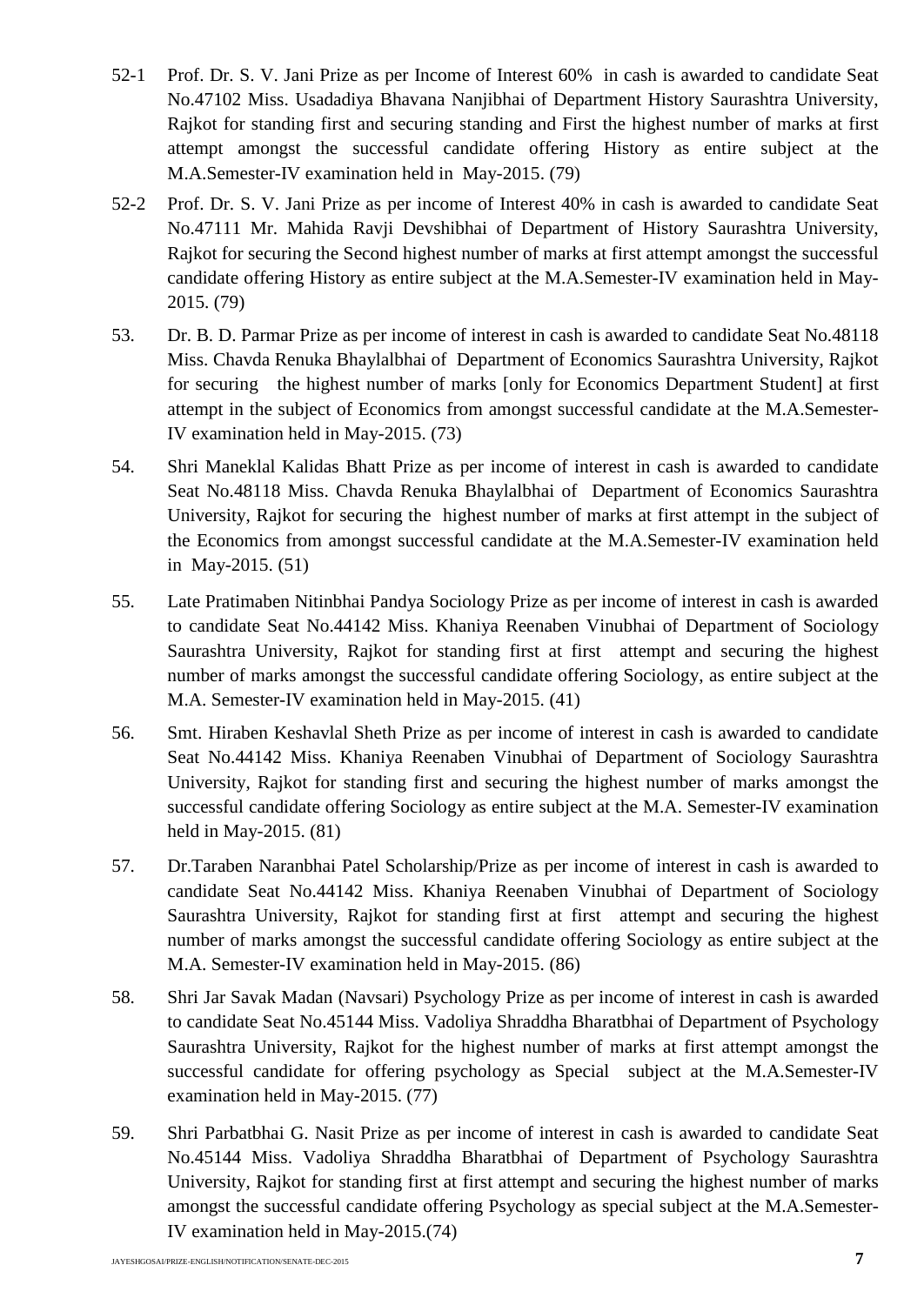- 60. Late Mangalaben M. Joshi Prize as per income of Interest in cash is awarded to candidate Seat No.45144 Miss. Vadoliya Shraddha Bharatbhai of Department of Psychology Saurashtra University, Rajkot for securing the highest number of marks amongst the successful candidate offering Psychology as Special subject at the M.A.Semester-IV examination held in May-2015. (19)
- 61. Late Pushpaben Mehta Prize as per income of Interest in cash is awarded to candidate Seat No.4389 Miss. Gajera Sunitaben Parshotambhai of Department of Master Social Work, Saurashtra University, Rajkot for securing the highest number of marks amongst the successful candidate at the M.S.W. Semester-IV examination held in April - 2015. (84)
- 62. Late Vikramkishor Buch Prize as per Income [Rs. 6000/-] of Interest in cash is awarded to candidate Seat No.2114 Mr. Amipara Sagar Vithalbhai of Arjunlal Hirani College of Journalism & Performing Arts, Rajkot for securing the highest number of marks at first attempt amongst the successful candidate at the B.J.M.C.Semester-II examination held in April-2015. (65)
- 63. Late Vikramkishor Buch Prize as per income [Rs.4000/-] of Interest in cash is awarded to candidate Seat No.4063 Mr. Trivedi Marut Dipakkumar of Department of Journalism Saurashtra University, Rajkot for securing the highest number of marks at first attempt amongst the successful candidate at the M.J.M.C.Semester-IV examination held in April-2015. (65)
- 64. Acharya Shri Kantikumar Jethalal Joshi Prize as per income of Interest in cash is awarded to candidate Seat No.23130 Miss. Chauhan Hiral Ashokbhai of R.G.T. Bed College,Porbandar for securing the highest number of marks at first attempt amongst the successful candidate at the B.Ed Semester-II examination held in May-2015. (61)
- 65. Late Shri Kashyap Gauribhai Bhatt Prize of Rs. 100/- in cash and book worth of Rs. 25/- is awarded to candidate Seat No.23130 Miss. Chauhan Hiral Ashokbhai of R.G.T. Bed College,Porbandar for securing the highest number of marks amongst the successful candidate at the B.Ed. Semester-II examination held in May-2015. (07)
- 66. Ex. Shri Principal Manubhai D. Trivedi Prize as per Income of Interest in cash is awarded to candidate Seat No.23130 Miss. Chauhan Hiral Ashokbhai of R.G.T. Bed College,Porbandar for passing the examination at first attempt and securing the highest number of marks amongst the successful candidate at the B.ed. Semester-II (Theory) examination held in May-2015. (35)
- 67. Late Shri Labhubhai Trivedi Education Prize as per Income of Interest in cash is awarded to candidate Seat No.2044 of Miss. Dangar Daxaben Mandanbhai of Department of Education Saurashtra University, Rajkot for passing the examination at first attempt and securing the highest number of marks amongst the successful candidate at the M.ed. Semester-II examination held in June-2015. (78)
- 68. Late Dr. Haribhai G. Desai Memorial Education Trust Prize as per Income of Interest in cash is awarded to candidate Seat No.2044 of Miss. Dangar Daxaben Mandanbhai of Department of Education Saurashtra University, Rajkot for passing the examination at first attempt and securing the highest number of marks amongst the successful candidate at the M.ed. Semester-II examination held in June-2015. (71)
- 69. Late Pratimaben Nitinbhai Pandya Sociology Prize as per income of interest in cash is awarded to candidate Seat No.24105 Miss.Sanghani Chandaniben Mathurbhai and Seat No.24116 Miss.Solanki Sonal Bhikubhai of Department of Sociology Saurashtra University, Rajkot for standing first at first attempt and securing the highest number of marks amongst the successful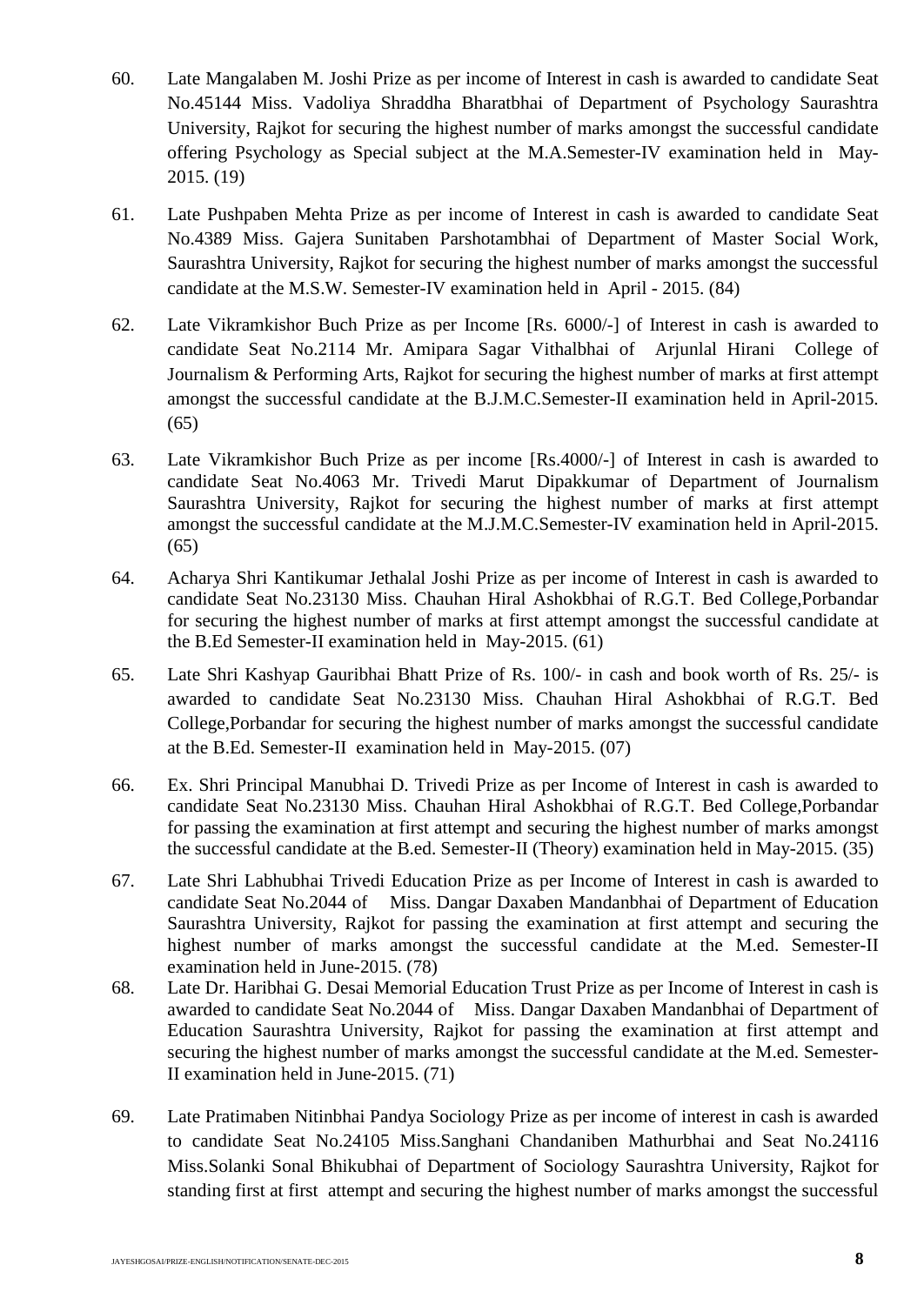candidate offering Sociology, as entire subject at the M.Phill Semester-II examination held in May-2015. (43) (Equal Distribution)

70. Dr.Taraben Naranbhai Patel Scholarship/Prize as per income of interest in cash is awarded to candidate Seat No.24105 Miss.Sanghani Chandaniben Mathurbhai and Seat No.24116 Miss.Solanki Sonal Bhikubhai of Department of Sociology Saurashtra University, Rajkot for standing first at first attempt and securing the highest number of marks amongst the successful candidate offering Sociology as entire subject at the M.Phill Semester-II examination held in May-2015. (87) (Equal Distribution)

### **The Following Prize & Scholarship will be declared later on.**

- 01. Sheth Rupshi Madhvaji Memorial Shudhadet Anubhashya Prize (M. A. Sanskrit),
- 02. Shri Lalshanker Labhshanker Desai and Smt. Bhanumati Lalshanker Desai Scholarship (First B. A. Highest number of marks),
- 03. Dr. Prabhulal D. Daftary Prize. (F.Y. B.Sc. Biology),
- 04. Principal Shri C. A. Buch Scholarship (T. Y. B.Sc. Maths),
- 05. Pranshankar Someshwar Joshi Scholarship (Third B. A. Gujarati),
- 06. Shri L. B. Mahajan Prize (Second M.B.B.S.),
- 07. Acharya Shri M. D. Manek Hindu Law Prize (LL.B. General of Hindu Law),
- 08. Shri Manilal Zaverchand Vora & Smt. Jayakunvarben Manilal Vora Prize (Third M.B.B.S.),
- 09. Shri Pragji Ramji Nathwani Scholarship (For LL. M. Exam),
- 10. Late Shri Nitirai G. Kharod Law Prize
- 11. Medical college best student prize (For First, Second and Third M.B.B.S. Exam),
- 12. Shri Chandraprabha Pursottam Lalji Smruti award (M. A.- Sanskrit),
- 13. Smt.Kantaben Vasantbhai Dave Prize,
- 14. Smt. Labhkunvar K. Rindani Smark Scholarship (Third B.Sc. Home Science.),
- 15. Late Shri Manharrai K. Desai and Late Sanumati Manharrai Sanskrit Prize
- 16. Shri Avinash Chandurkar Prize,
- 17. Maniben Hirji Jadvani Bhatt & Saraswatiben J. Bhatt (Junagadhwala) Sanskrit Prize (First, Second & Third B. A. & M. A.)
- 18. Smt. Jivtiben P. Nashit Prize,
- 19. Shri Sureshchandra J. Shah Memorial Prize
- 20. Dr. S. B. Shah Prize,

 **Controller of Examinations**

No. Exam / 5 / Convo /1388/2015.

#### **Office of the,**

Saurashtra University, University Campus, University Road, Rajkot-360 005. Date: 06-11-2015.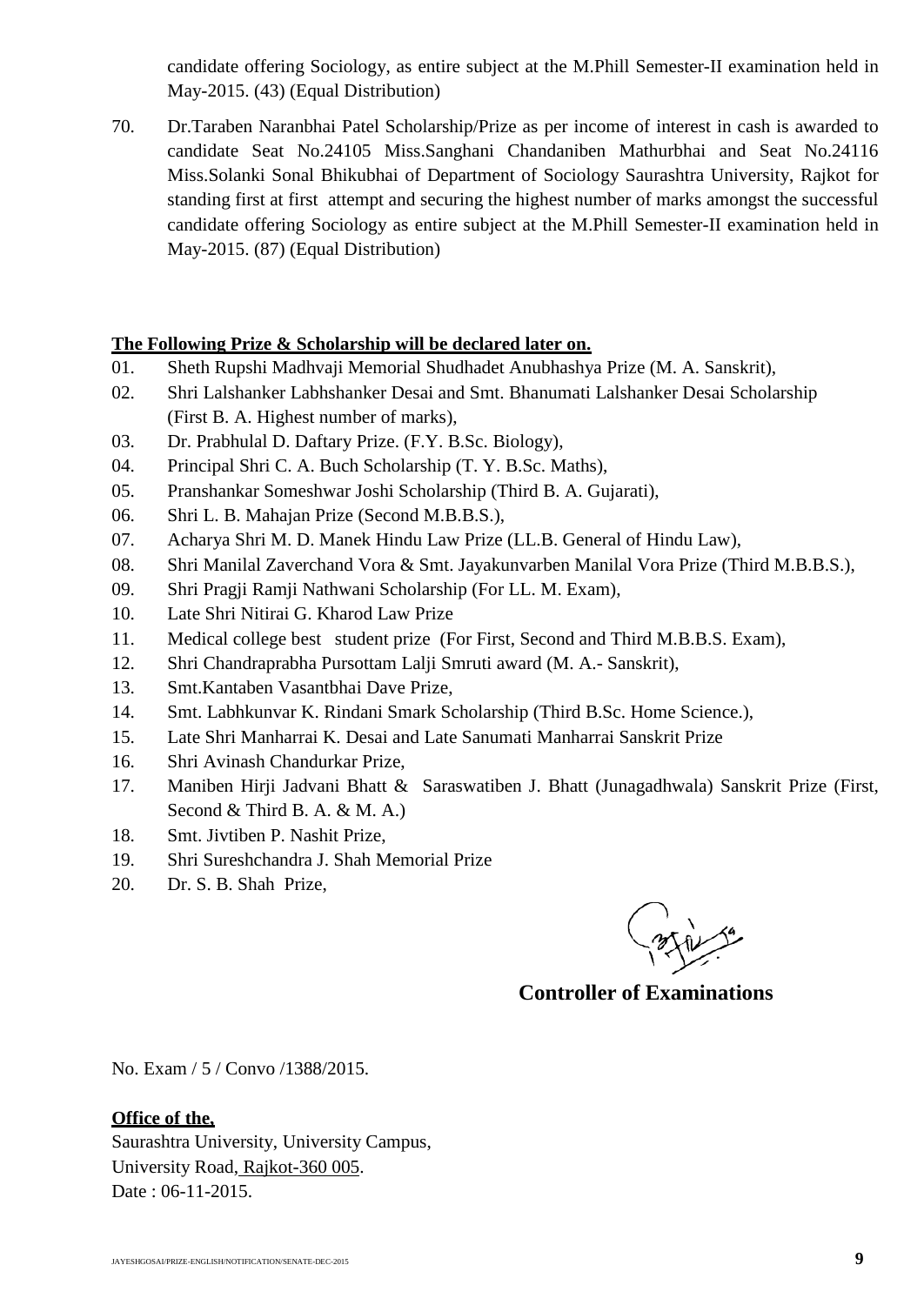## **Copy f.w.cs. to:-**

- 01. The Donors Concerned/The Person Concerned,
- 02**.** The Principals, Concerned Colleges
- 03. The P. S. to V.C. / Registrar,Saurashtra University,Rajkot
- 04. The Chief Account Officer,/ The Auditor, Saurashtra University,Rajkot
- 05. The Section Officer, Exam Cell Section,Saurashtra University,Rajkot
- 06. The Professor and Heads, all Departments of Saurashtra University,Rajkot
- 07. The Registrar of all Universities in Gujarat State.

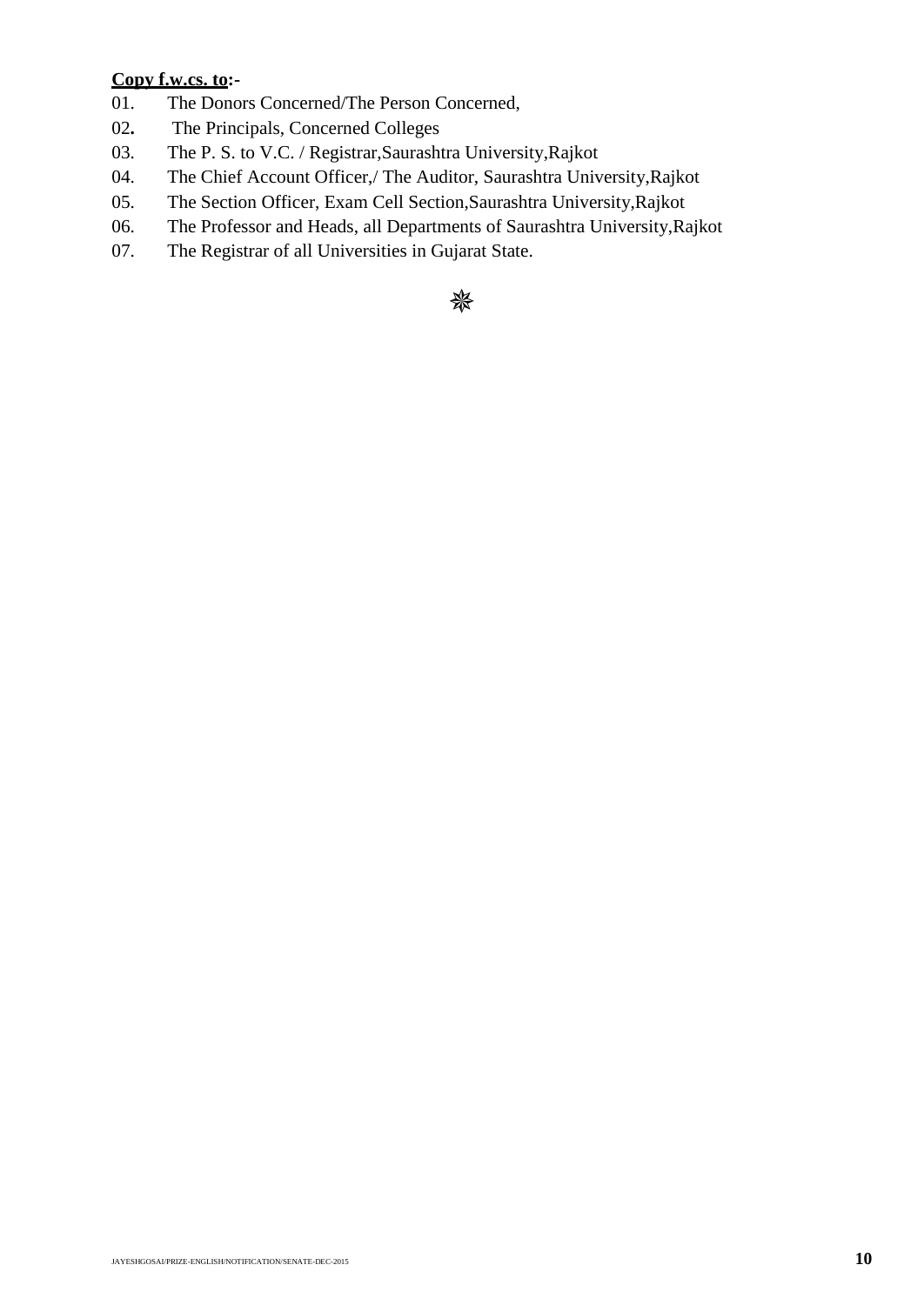# SAURASHTRA UNIVERSITY, RAJKOT



**Accredited With Grade 'A' by NAAC**

## **Prize Notification NO. - 2015 – A – of December - 2015**

**The following Prizes, Scholarships etc. are hereby awarded at the Examination of Saurashtra University,Rajkot held in May-2015.**

## **PRIZES:-**

- 1. Prof. Dr. Upendra Pandya Prize as per income of interest in cash is awarded to candidate Seat No. 22204 Miss. Sojitra Vaishali Vinubhai J.C.Dhanak Arts & Commerce College,Bagasara for passing the examination at first attempt and securing the highest number of marks amongst successful candidate offering Gujarati as entire subject at the M.A.Semester-II examination held in May-2015. (62)
- 2. Prof. K. K. Shashtri and Smt. Parvati K. Shahtri (Bambhania) Prize as per income of Interest in cash is awarded to candidate Seat No. 22204 Miss. Sojitra Vaishali Vinubhai J.C.Dhanak Arts & Commerce College,Bagasara for standing first at the first attempt and securing the highest number of marks amongst the successful candidate offering Gujarati as entire subject at the M.A.Semester-II examination held in May-2015. (37)

 **Controller of Examinations**

No. Exam / 5 / Convo /1496/2015.

## **Office of the,**

Saurashtra University, University Campus, University Road, Rajkot-360 005. Date :11 -12 -2015.